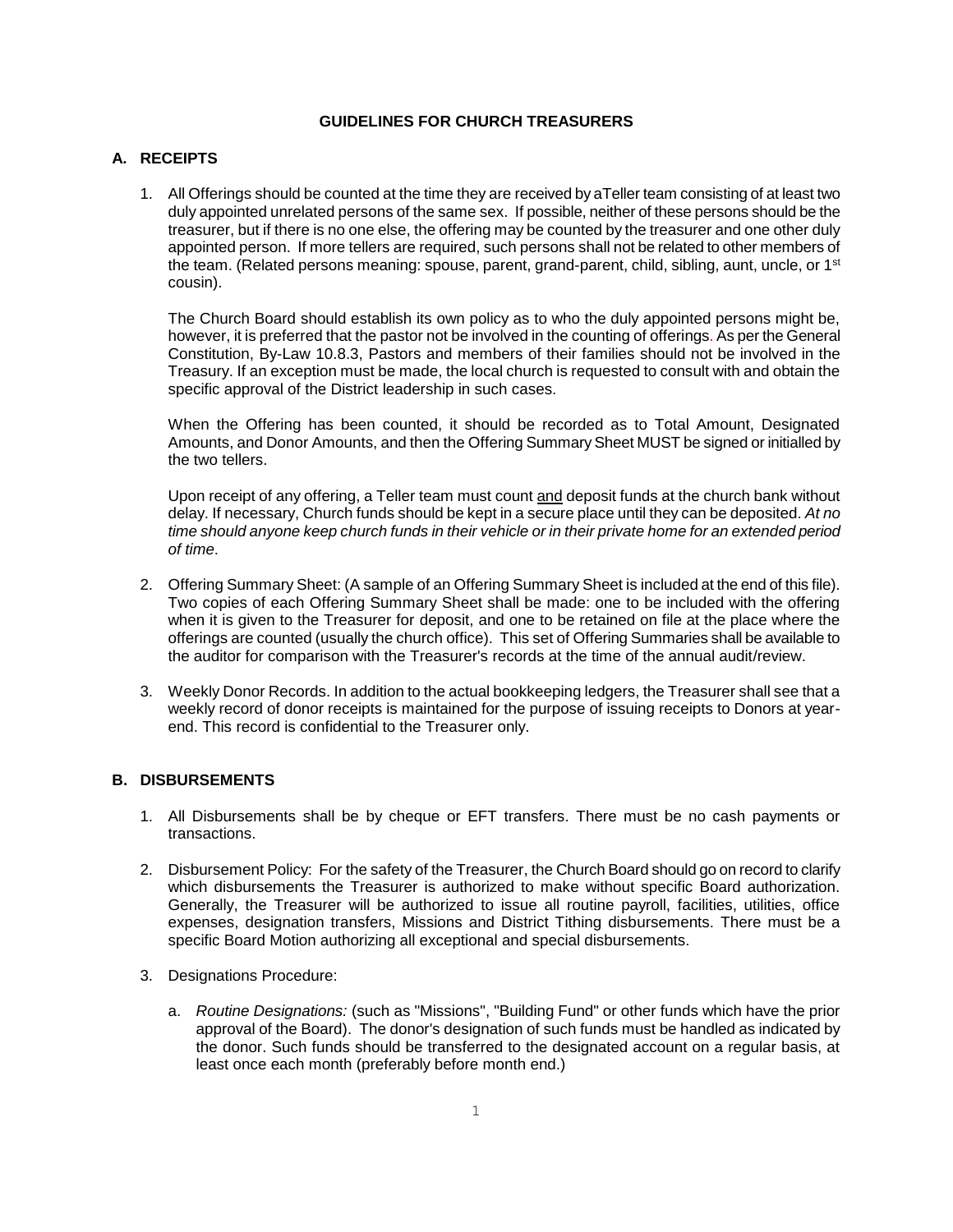- b. *Special Designations:* (Where a donor submits an offering for a private designation of his/her choice, where the Board has not gone on record with specific prior approval of such a fund). In such cases, if an income tax receipt is at issue with the donor, then the Canada Revenue Agency requires that Charitable Institutions must not be used to simply channel private gifts between individuals. If a receipt is expected, the Board must specifically review such donations, and must exercise proper direction of all funds to be receipted for charitable purposes. If the designation is deemed by the Board to fall within the purview of its stated mission, the Board in such cases must specifically, by recorded motion, direct the Treasurer to disburse the funds as requested. If the designation is merely a personal gift and does not clearly fall within the mission statement of the Charity, then the Board cannot approve such designations for receipting for Income Tax Purposes, *and should not even deposit the funds into the church account*.
- c. *Donor Restricted Gift Policy:* Spending of funds confined to church board approved programs and projects. Each contribution directed toward an approved program or project will be used as restricted with the understanding that when the need for such a program or project has been met, or cannot be completed for any reason as determined by the church board, the remaining restricted contributions will be redirected to a similarly approved program or project, and where this is not feasible will be used where most needed.
- d. *Donations "in kind":* (Where a donor gives something of value to the Charity, such as clothing for distribution to the poor, building materials, musical instruments, real estate, or any other non-cash commodity). Income Tax Receipts may be issued by the Treasurer only when there has been an actual "exchange of cheques" in an amount specifically approved by the Church Board as the appropriate value of the donated item. Where actual Invoices or Bills of Sale are not attached in support of the stated value of the item, the Church Board must be satisfied that the declared value of the donated item is supported by an acceptable appraisal.

*"Exchange of Cheques" means* that the Treasurer must deposit a cheque from the donor in the amount of the duly approved value of the donated item. Upon receipt of such a cheque, and with Board Approval, the Treasurer may then issue a cheque to the donor for the same amount.

4. Petty Cash: The only exception to disbursements by Cheque or EFT transfer only would be where church boards may approve a nominal petty cash procedure for the Church Office and/or Pastor. As a general rule, petty cash should be used for minimum value expenses. Where Petty Cash is used, those who use it are required to retain a receipt for every expenditure. These receipts must be given to the treasurer on a systematic basis, as mutually agreed upon. Integrity demands that there be no exceptions.

#### **C. RECORDS**

- 1. The Treasurer is required to keep the following records:
	- a. Regular Ledger System showing Receipts, Disbursements, Balances on Hand, etc., for all Funds as requested by the Church Board.
	- b. Bank Records: All Monthly Bank Statements, etc., for all accounts held by the church board. (If Church Departments such as Women's Ministries, etc., are not integrated with the General Church Treasury, such Department Treasurers will keep their own Bank Statements).
	- c. All Bills and Invoices must be kept to substantiate disbursements.
- 2. An Annual Audit or independent review of the Church Treasury shall be conducted, as directed by the Church Board.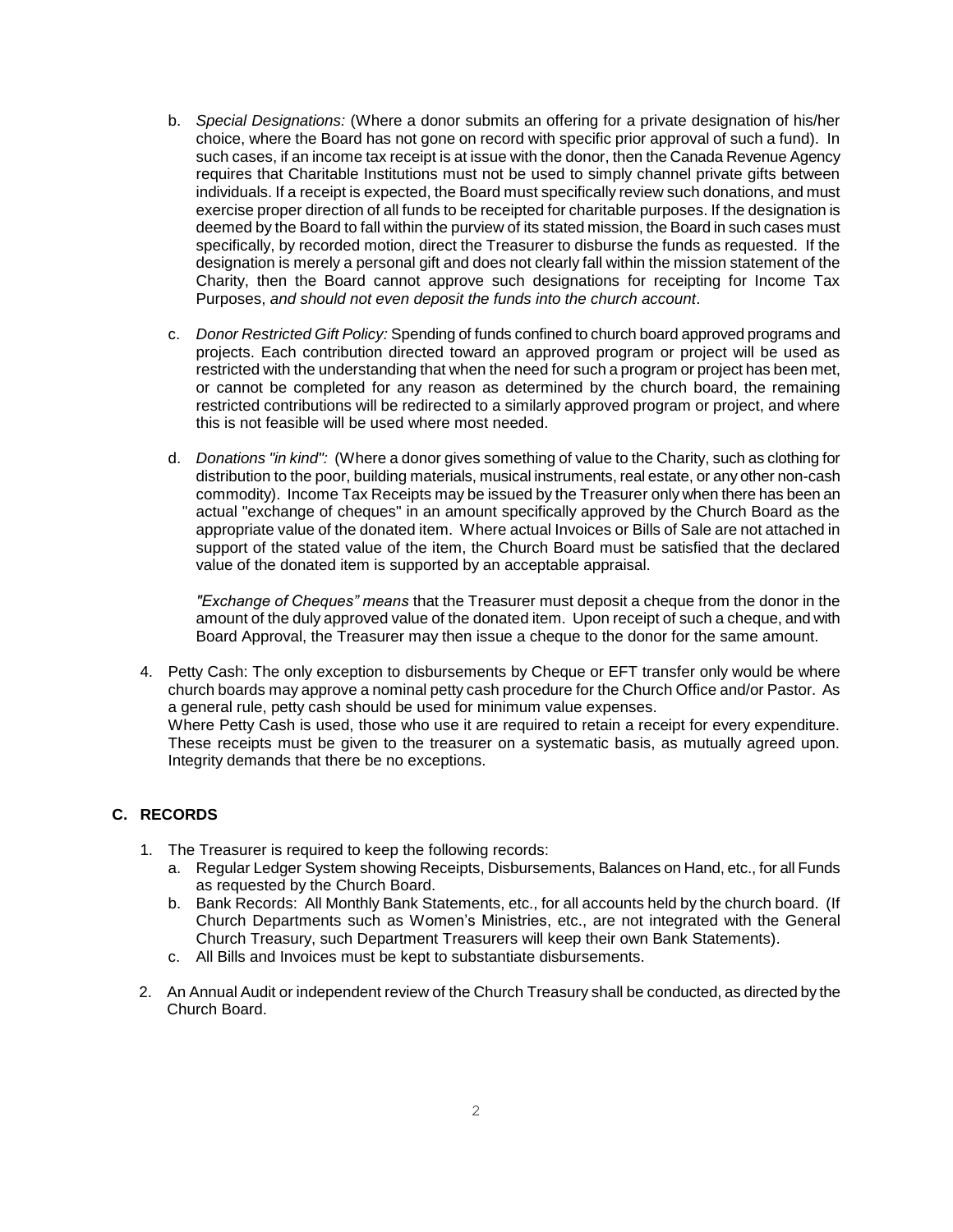#### **D. REPORTS**

- 1. Regular Monthly Financial Statements for all Accounts, reconciled to Bank Statements, shall be provided to the Pastor and Church Board.
- 2. Annual Financial Statements shall be prepared for publication at the Annual Congregational Business Meeting. Check with your District Office to see if they request that Church Treasurers forward a copy of the Annual Financial Statement to the District Office following the Congregational Business Meeting.
- 3. Canada Revenue Agency: (This information is for new Churches or new Pastors)
	- a. General Information may be obtained from CRA's Toll Free Number: Charities Division: 1-800- 267-2384 or from their website:<http://www.cra-arc.gc.ca/menu-e.html> or in writing at Charities Directorate, Canada Revenue Agency, Ottawa, Ontario, K1A 0L5.
	- b. Payroll: Information about Deductions and Procedures is available in the Employer's Start-Up Kit and other Annual Information and Interpretation Bulletins. Canada Revenue Agency will assist with your requests for information. Call them at 1-800-959-5525 or at your closest office:

Please Note: Canada Revenue Agency has established Clergy Residence Deductions (housing allowances) as a tax-free benefit, available only to members of pastoral staffs who qualify*.* The Treasurer needs to confirm that every person receiving this tax exemption so qualifies. The form can be downloaded from<http://www.cra-arc.gc.ca/E/pbg/tf/t1223/README.html>

Please reference the CRD Information included in the PAOC Church Portal toolbox? Copy attached for your reference.

Other traditional clergy benefits no longer exist as such. For example, there is no general provision for "clergy car allowance", however, any employee is entitled to be remunerated on an expense basis for kilometres driven on church business.

For more information on Payroll Deductions please contact Canada Revenue Agency, or the PAOC District Office.

- c. Annual Charities Return (T3010). In order to retain current status with Revenue Canada, all Registered Charities are required to file a completed T3010 with Revenue Canada within six months of the close of the church's fiscal year. *Failure to do this may result in revocation of the Charities Registration for purposes of Income Tax Receipting*.
- 4. Disclaimer to be included in each year's annual statements and/or on the offering envelopes**:**

*"From time to time the church receives gifts for specific purposes or projects. If the project for which the gifts are received has been fully funded or cannot be completed for reasons beyond the control of the church board, the board reserves the right to use such funds for other similar purposes."* (Please note the Restricted Gift Policy in section B.3.c above).

#### **E. PAYROLL INFORMATION FOR TREASURERS:**

**1. CLERGY INCOME TAX DEDUCTIONS**: The following information should be confirmed for your particular situation with your auditor or accountant.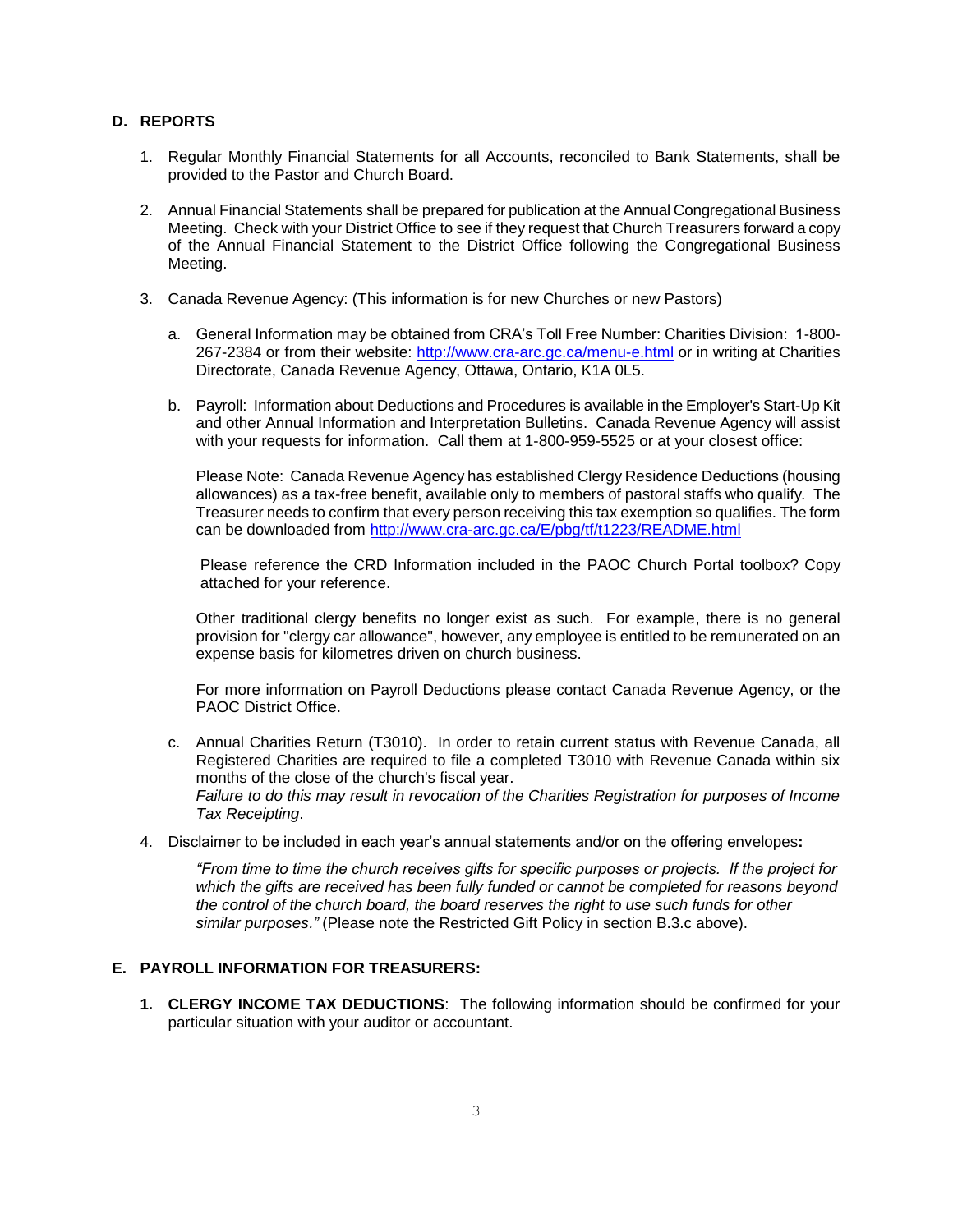#### **PAYROLL DEDUCTION RULES**

|    | The Clergy must pay:                  | TAX | CPP  | EI  |  |
|----|---------------------------------------|-----|------|-----|--|
| a. | <b>Basic Salary</b>                   | Yes | Yes  | Yes |  |
| b. | Clergy Residence Deduction*           | No  | No** | Yes |  |
| C. | Clergy Car Allowance*                 | No  | No   | No. |  |
| d. | Employer Contribution to a provincial |     |      |     |  |
|    | health plan                           | Yes | Yes  | No  |  |
| е. | Group Insurance Premiums              |     |      |     |  |
|    | Life Insurance Premium                | Yes | Yes  | No  |  |
|    | Dental/Health Premium                 | No  | No   | No  |  |
|    | Disability Premium***                 |     |      |     |  |
| f. | Pension Fund Employer Contributions   | No  | No   | No  |  |

\* **Clergy Residence Deductions** are permitted ONLY for members of church staffs who hold valid, current credentials with a recognized denomination such as PAOC, or are recognized by CRA as fulfilling clergy functions. Other salaried members of church staffs, who do not hold ministerial credentials, such as Counselors, Administrators, Secretarial or other staff, may not be able to claim the deduction. The deduction is equivalent to the greater of either \$10,000/year or 1/3 of the credential holder's remuneration, but never more than the "Fair Rental Value" of the pastor's housing, including utilities.

- \* **Clergy Car Allowance**: There is NO provision by Canada Revenue Agency for a church issuing a general "Car Allowance" as a non-taxable benefit. The only accepted practice is where a pastor regularly submits an *expense statement showing the number of kilometers driven on church business* (does not include travel to and from the church to the pastor's residence). The Church may then reimburse the pastor for such kilometrage. The Canada Revenue Agency considers a rate of \$0.52/km (for the first 5,000 km and \$0.46/km thereafter) to be a reasonable amount. The Church Board needs to approve by recorded motion the rate that will be used to compensate the pastor for car expenses incurred on church business.
- \*\* **CPP**: If the pastor is on low income and pays NO income tax, he is permitted to include the value of Housing received in his income in order to maximize his base for CPP premiums, provided the value of housing does not put him into the income tax category; however, if he pays any income tax at all, he is not permitted to include the value of Housing in his salary for CPP purposes.
- \*\*\* **Disability Premiums**: When the employer pays the Disability Premium, income tax is to be paid by the employee either at the time the premium is paid OR when a claim is received. If your plan is set up so that *premiums* are taxable, this means that should the employee ever become entitled to make a Disability Claim, they would not be taxed on the amount of the benefit received.

**Other Taxable Benefits**: You should confirm with your accountant whether the following items should also be reported as Taxable Benefits by all employees, including clergy:

- a. Air Miles, accumulated from Business Expense accounts, when cashed in for personal use;
- b. Visa points claimed from business expense accounts for personal benefit;
- c. Low interest differential on any loans offered by church boards to staff members should be included on your T-4; See Employer's Guide to Payroll Deductions (Taxable Benefits, p.2-4).
- d. Since the 1994 Federal Budget, Employers shall include as taxable benefits all premiums on life insurance programs paid, including the Life Insurance portion of premiums paid.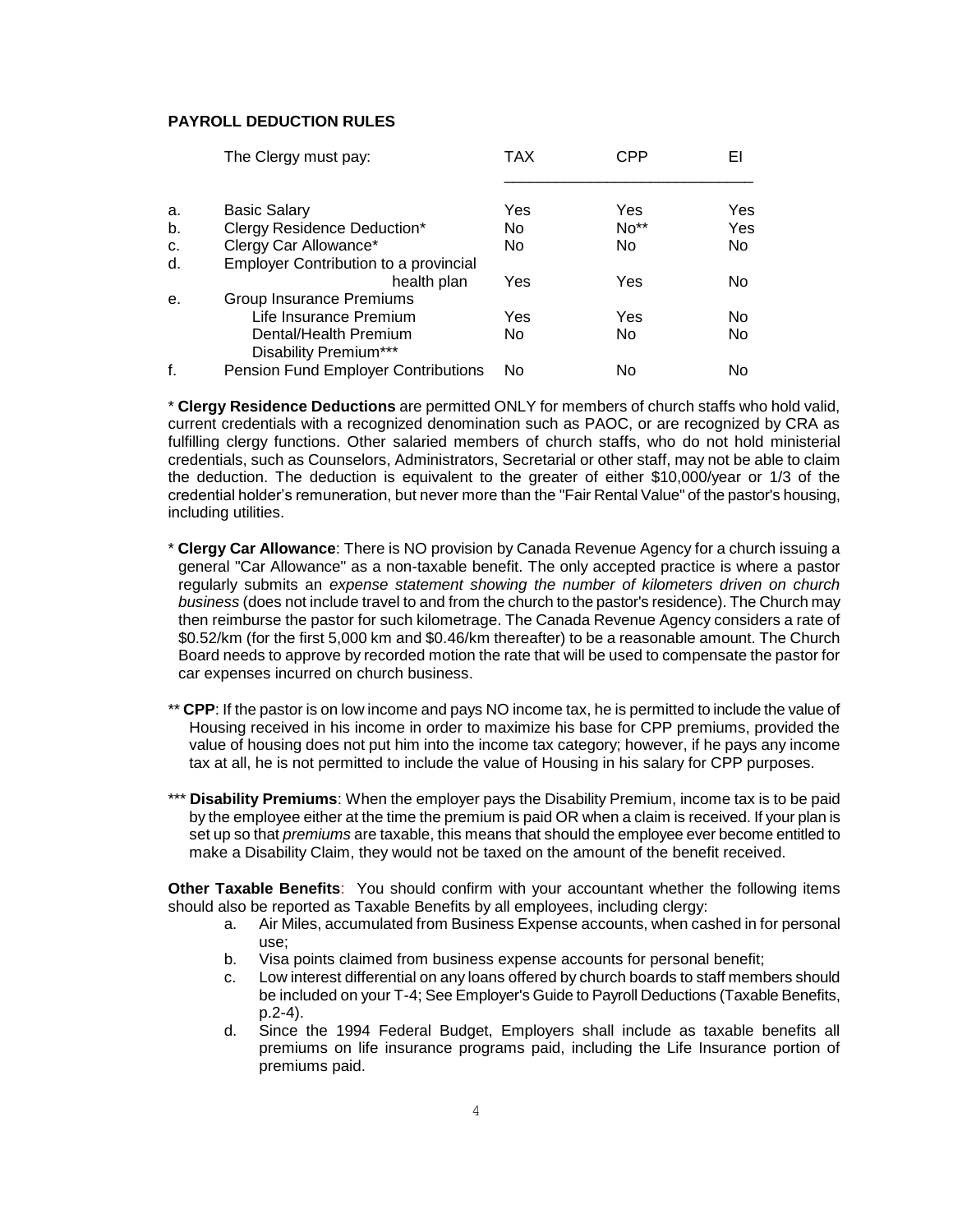**2. WORKERS COMPENSATION.** Check with your provincial Workers Compensation office to determine whether your Church is required to register and submit an annual payment on behalf of all employees. *This is not an employee salary deduction*. Normally, the Church is invoiced annually, based on the total payroll.

If you need further assistance with regard to any of these matters, please be free to access the PAOC Fellowship Services toolbo[x https://portal.paoc.org/churchportal/Pages/Links/Church%20Administration.aspx](https://portal.paoc.org/churchportal/Pages/Links/Church%20Administration.aspx)

March 2018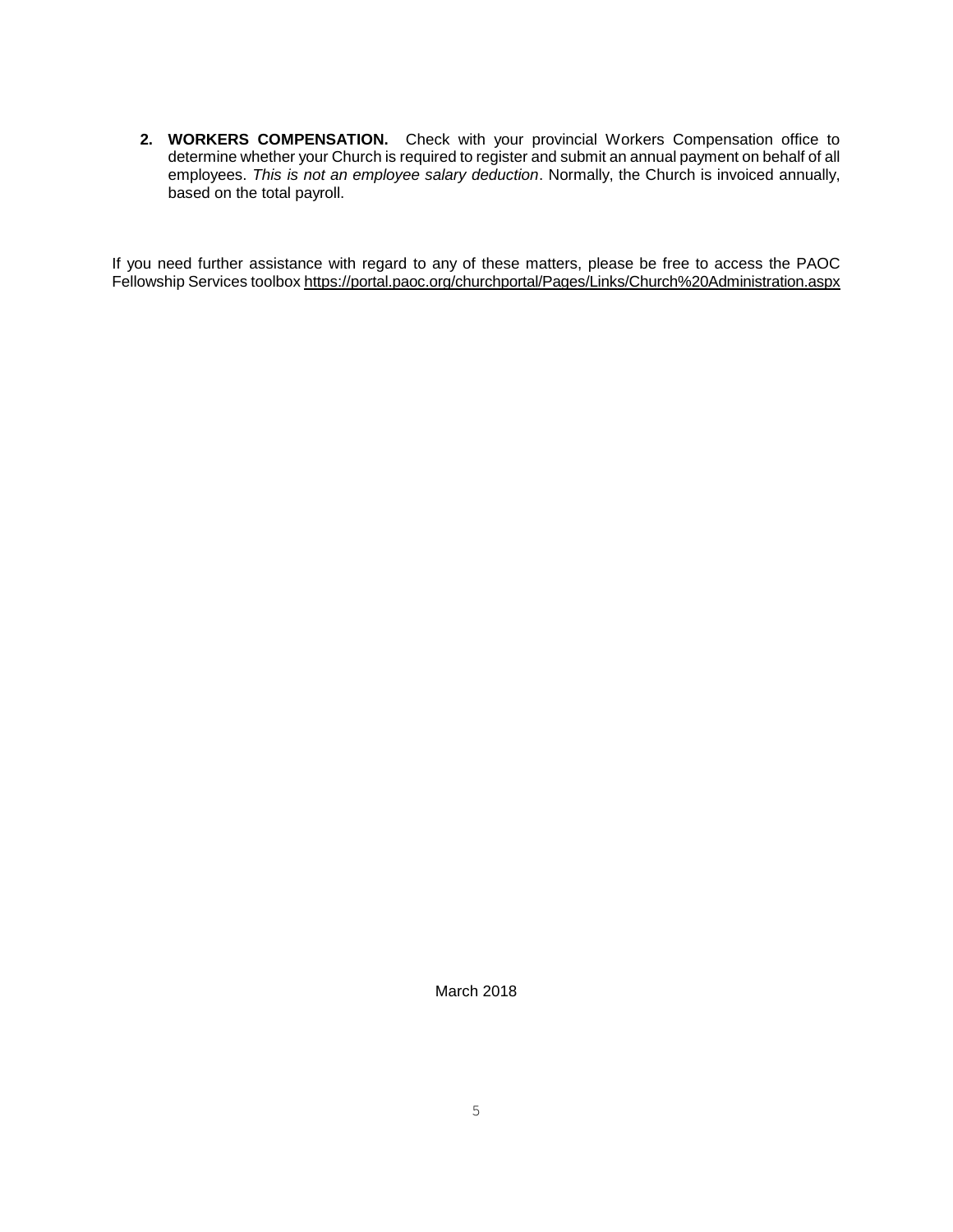# OFFERING SUMMARY

Date: \_\_\_\_\_\_\_\_\_\_\_\_\_\_\_\_\_\_\_\_\_\_\_\_\_

| Coin                                                                   | Χ                                                                   | \$0.01       | $= $$         |                | Cash |               | X              | \$5                 | $=$ \$                   |  |  |  |
|------------------------------------------------------------------------|---------------------------------------------------------------------|--------------|---------------|----------------|------|---------------|----------------|---------------------|--------------------------|--|--|--|
|                                                                        | X                                                                   | \$0.05       | $=$ \$        |                |      |               | X              | \$10                | $=$ \$                   |  |  |  |
|                                                                        | Χ                                                                   | \$0.10       | $=$ \$        |                |      |               | X              | \$20                | $=$ \$                   |  |  |  |
|                                                                        | X                                                                   | \$0.25       | $= $$         |                |      |               | X              | \$50                | $=$ \$                   |  |  |  |
|                                                                        | Χ                                                                   | \$0.50       | $=$ \$        |                |      |               | X              | \$100               | $=$ \$                   |  |  |  |
|                                                                        | Χ                                                                   | \$1.00       | $=$ \$        |                |      |               | Χ              | \$500               | $= $$                    |  |  |  |
|                                                                        | X                                                                   | \$2.00       | $=$ \$        |                |      |               | X              | \$1000              | $=$ \$                   |  |  |  |
| <b>TOTAL</b>                                                           |                                                                     |              | $\frac{1}{2}$ |                |      |               |                |                     | $\frac{1}{2}$            |  |  |  |
|                                                                        |                                                                     |              |               |                |      |               |                |                     |                          |  |  |  |
| Cheques                                                                | Name                                                                |              |               | Amount         |      |               | <b>Deposit</b> |                     |                          |  |  |  |
|                                                                        |                                                                     |              |               |                |      |               |                | $Coin =$            | \$                       |  |  |  |
|                                                                        |                                                                     |              |               |                |      |               |                | $Cash =$            | \$                       |  |  |  |
|                                                                        |                                                                     |              |               |                |      |               |                | $Cheques =$         | \$                       |  |  |  |
|                                                                        |                                                                     |              |               |                |      |               |                |                     |                          |  |  |  |
|                                                                        |                                                                     |              |               |                |      |               |                | <b>Total</b>        | \$                       |  |  |  |
|                                                                        |                                                                     |              |               |                |      |               |                |                     |                          |  |  |  |
|                                                                        |                                                                     |              |               |                |      |               |                |                     |                          |  |  |  |
|                                                                        |                                                                     |              |               |                |      |               |                |                     |                          |  |  |  |
|                                                                        |                                                                     |              |               |                |      |               |                |                     |                          |  |  |  |
|                                                                        |                                                                     |              |               |                |      |               |                | <b>Designations</b> |                          |  |  |  |
|                                                                        |                                                                     |              |               |                |      |               |                | $Tithes =$          | \$                       |  |  |  |
|                                                                        |                                                                     |              |               |                |      | $Offerings =$ |                | $\overline{\$}$     |                          |  |  |  |
|                                                                        |                                                                     |              |               |                |      |               |                | Building $=$        | $\overline{\$}$          |  |  |  |
|                                                                        |                                                                     |              |               |                |      |               |                | $Missions =$        | \$                       |  |  |  |
|                                                                        |                                                                     |              |               |                |      |               |                | Benevolence =       | $\overline{\mathcal{G}}$ |  |  |  |
|                                                                        |                                                                     |              |               |                |      |               |                |                     |                          |  |  |  |
|                                                                        |                                                                     |              |               |                |      |               |                |                     |                          |  |  |  |
|                                                                        |                                                                     | <b>TOTAL</b> |               | $\mathfrak{L}$ |      |               |                | <b>TOTAL</b>        | $\mathfrak{L}$           |  |  |  |
| Counted By:<br>(Each Person Should Sign)                               |                                                                     |              |               |                |      |               |                |                     |                          |  |  |  |
| $201$ $-$<br>Deposited On:                                             |                                                                     |              |               |                |      |               |                |                     |                          |  |  |  |
| Note:<br>Attach all supporting adding machine tapes properly labelled. |                                                                     |              |               |                |      |               |                |                     |                          |  |  |  |
|                                                                        | Attach validated bank deposit slip and other receipt documentation. |              |               |                |      |               |                |                     |                          |  |  |  |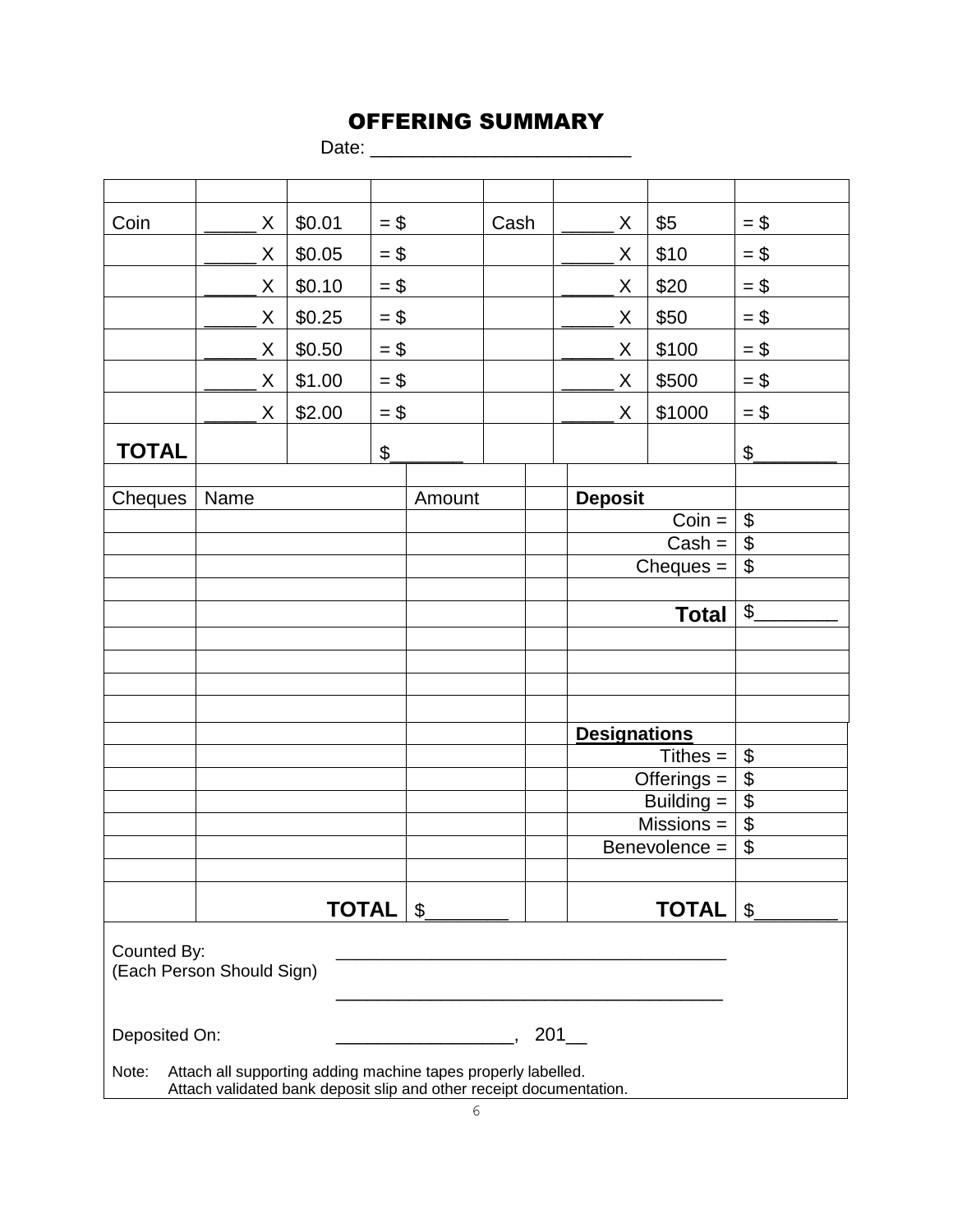## **CLERGY RESIDENCE DEDUCTION (CRD)**

## **Qualification:**

The Income Tax Act (ITA) allows for qualifying persons to claim a clergy residence deduction when filing their annual tax returns.

#### **To qualify, a person must meet a two-part test.**

The first part is the status test – The person must be a member of the clergy. This means they must have credentials with PAOC.

The second part is the function test – The person must be in charge of and/or ministering to, a diocese, parish, or congregation, or be in a full-time administrative position by appointment of the church denomination.

## **Payment of Housing Costs**

There are two scenarios to consider…

The first case is when the employer provides the housing. The housing cost is in addition to normal salary payments.

The second case is when the employee owns or rents their housing and pays for it out of their normal salary payments. In this case there is no provision for, or payments, from the employer for housing.

#### **First Case – Housing Provided**

- Box 30 on the T4 will be filled in. (This amount is also added to Box 14).
- The amount in Box 30 must reflect the value of the benefit received for housing only.
- Box 40 on the T4 will be filled in. (This amount is also added to Box 14).
- The amount in Box 40 may contain more than just the eligible utilities (electricity, hearing, water & sewer); claim only the eligible amount for utilities.

#### **Form T1223 – Clergy Residence Deduction**

- Part C, sub-part (A) applies: 'If you received free accommodation for your residence, the value of which was shown in Box 30 of your T4 slip as a taxable benefit, claim this amount on line 231 of your return."

#### **Form T1213 – Request to Reduce Tax Deductions At Source for Year(s)**

- When housing is provided there is no need to file this form to have taxes reduced when pay is processed.

#### **Second Case – Housing Not Provided**

In this case any amounts for rent & utilities must be added to salary and therefore paid as normal salary to the employee.

- Box 30 on the T4 is left blank as no taxable benefit is provided because the employee pays for housing out of their normal salary payments.

#### **Form T1223 – Clergy Residence Deduction**

- Part C, sub-part (B) applies: This part assumes Box 30 of the T4 is blank, if you owned or rented your residence being claimed you need to determine the amount to claim on line 231 of the tax return. You can use the form or follow the guideline on the next page, Tax Filing B: paragraph.

**Form T1213 – Request to Reduce Tax Deductions At Source for Year(s)**

- The employee may request Canada Revenue Agency (CRA) to reduce tax deductions when pay is calculated for the amount of the clergy residence deduction to be claimed. A letter of authority from CRA must be given to the employer before tax on pay calculations can be reduced.
- When submitting the T1213, include Form T1223 along with a copy of credentials and job description.